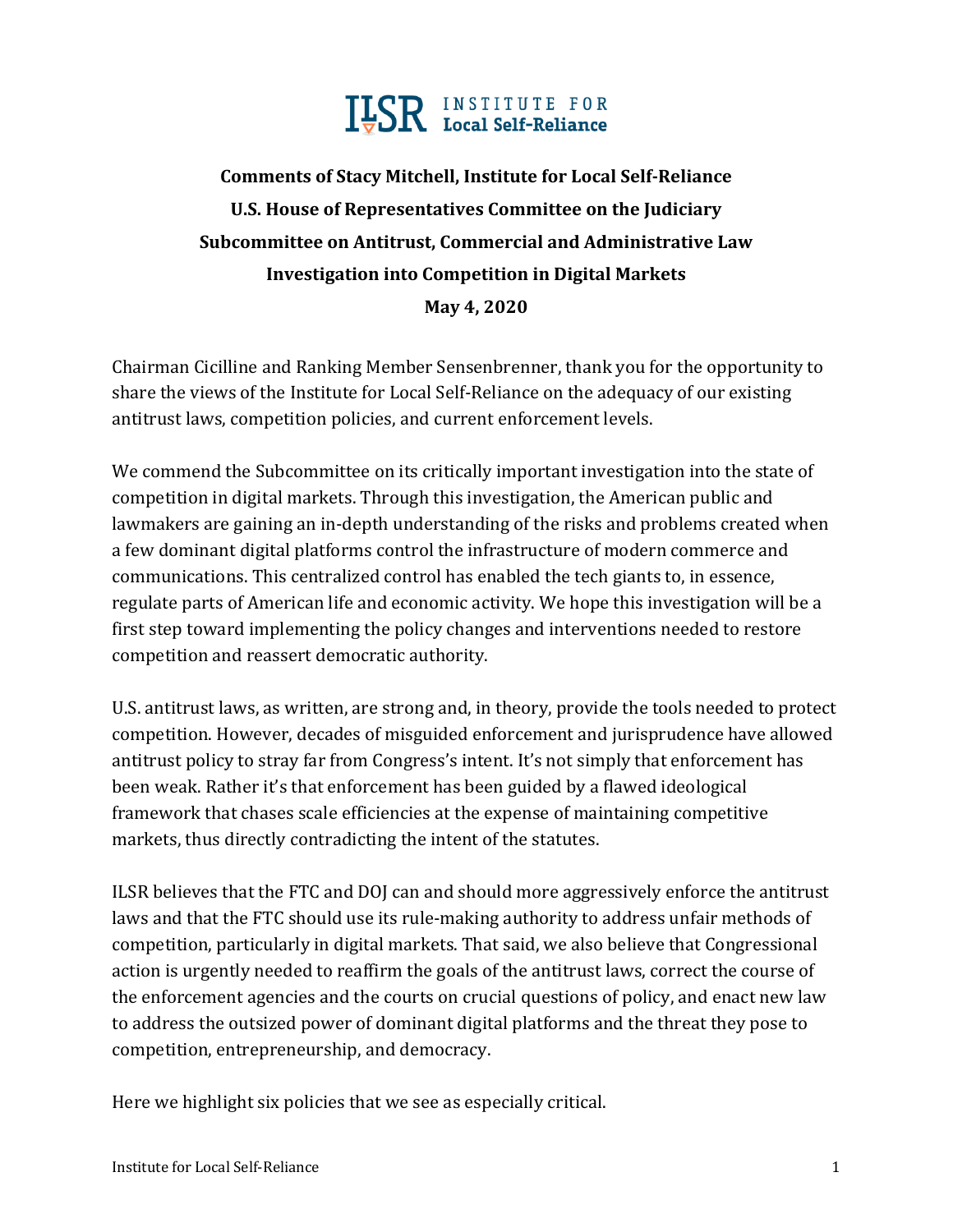### **1.** Bar dominant digital platforms from engaging in lines of business that compete with companies that depend on their platforms.

As I noted in testimony before this committee last July, "[a] growing share of our commerce now flows through a handful of digital platforms. These powerful gatekeepers not only control market access, but also directly compete with the businesses that depend on them." $1$  As we have seen over the past several weeks, these digital platforms have become even more dominant as the pandemic has compelled people to rely even more completely on the big tech companies for shopping, communication, and news.

There is ample evidence that the platforms exploit their roles as gatekeepers to hobble competitors, extract rents from suppliers and competitors, and expand into new markets with a built-in advantage. Amazon, for example, has compelled third-party sellers to purchase its warehousing and shipping services in order to have a shot at "winning the buy box" — that is, being chosen as the default seller of a product, which significantly affects a seller's volume of sales on the site.  $2A$  seller that prefers a different shipper, because of lower cost or some other factor, risks losing much of their sales on Amazon if they opt to use that shipper over Fulfillment By Amazon (FBA). By leveraging its platform power in this way, Amazon has impeded competition and built a package delivery service that now rivals FedEx in scale.<sup>3</sup>

Amazon also leverages its ability to selectively police counterfeiting and other nefarious practices on its platform to compel suppliers of its Retail division to purchase additional services or make other concessions. Brands have reported that, in order to get Amazon to remove counterfeit versions of their products from its Marketplace, they must agree to Amazon's contract terms. The CEO of PopSockets, for example, testified to this Committee that his company had to agree to spend \$2 million on Amazon's marketing services before Amazon would take action against counterfeiters.<sup>4</sup> Book publishers have similarly reported

<sup>&</sup>lt;sup>1</sup> "Testimony of Stacy F. Mitchell, Co-Director, Institute for Local Self-Reliance Before the United States House of Representatives Committee on the Judiciary Subcommittee on Antitrust, Commercial, and Administrative Law, Hearing on: Online Platforms and Market Power Part 2: Innovation and Entrepreneurship, July 16, 2019.

<sup>&</sup>lt;sup>2</sup> "How Amazon Rigs Its Shopping Algorithm," Stacy Mitchell and Shaoul Sussman, *ProMarket*, Nov. 6, 2019.

<sup>&</sup>lt;sup>3</sup> "Amazon Logistics parcel volume will surpass UPS and FedEx by 2022, Morgan Stanley says," Emma Cosgrorve, *Supply Chain Dive*, Dec. 13, 2019.

<sup>&</sup>lt;sup>4</sup> Testimony of David Barnett, CEO of PopSockets before the House Judiciary Committee, Field Hearing: Online Platforms and Market Power, Part 5: Competitors in the Digital Economy, January 2020.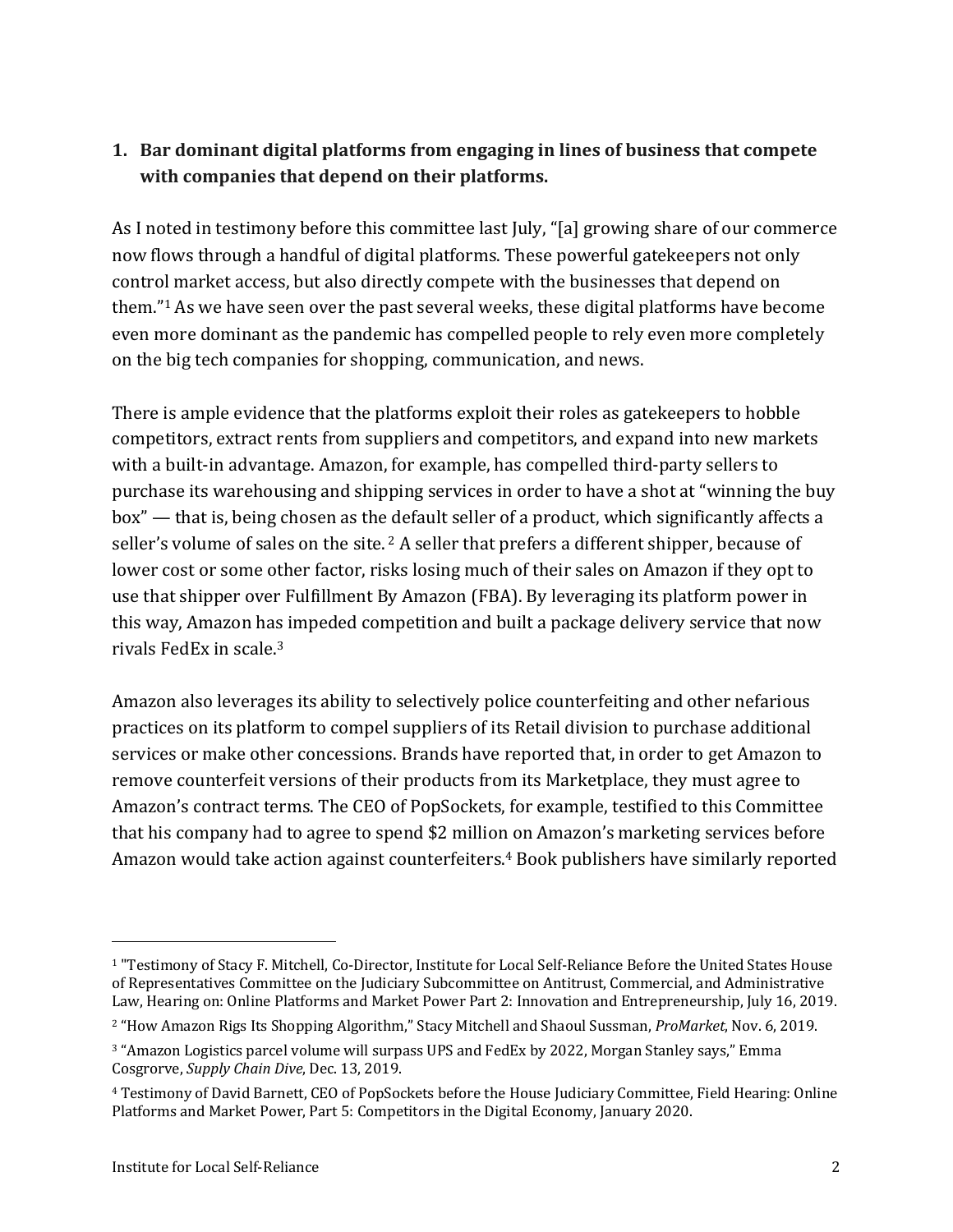having to surrender their distribution more completely to Amazon — thus harming competing distributors and retailers  $-$  in order to get relief from counterfeits.<sup>5</sup>

Companies that sell products on Amazon also must contend with Amazon using their sales, cost, and pricing data to create products that compete directly with theirs. As the *Wall Street Journal* recently reported, executives in Amazon's private label division "had access to data containing proprietary information that they used to research bestselling items they might want to compete against, including on individual sellers on Amazon's website."<sup>6</sup>

America's entrepreneurs used to focus their time and resources on developing new ideas and better ways of operating. Now many are consumed with trying to stay in Amazon's good graces. They're turning over a growing share of their revenue to Amazon. Amazon's cut of the sales made by third-party sellers on its site is now 32 percent, up from 19 percent five years ago.<sup>7</sup> Suppliers have likewise reported increasing demands for discounts and payments. $8$  As these companies cede more revenue to Amazon, they lose the capacity to develop new products and invest in growing their businesses. America's workers and consumers ultimately pay the price for this lost innovation and growth.

Congress should prohibit dominant digital platforms from engaging in other lines of business when doing so creates inherent competitive harms. In the case of Amazon, adopting this policy would compel Amazon to spin off its Retail, Private Label, and Logistics divisions each as separate, stand-alone companies divorced from its online marketplace.

Structural separation was once "a standard regulatory tool and key antitrust remedy in network industries," applied in industries including railroads, bank holding companies, television networks, and telecommunication carriers.<sup>9</sup> Today, the inherently anticompetitive dynamics of dominant digital platforms, including their ability to appropriate data and manipulate platform outcomes to entrench their market power and advantage their other lines of business, call for picking up this tool once again.

<sup>5 &</sup>quot;What Happens After Amazon's Domination Is Complete? Its Bookstore Offers Clues," David Streitfeld, *New York Times,* June 23, 2019.

<sup>6 &</sup>quot;Amazon Scooped Up Data From Its Own Sellers To Launch Competing Products," Dana Mattioli, The Wall *Street Journal*, April 2020.

<sup>&</sup>lt;sup>7</sup> Amazon's Annual Reports, 2014 and 2019.

<sup>&</sup>lt;sup>8</sup> Testimony of David Barnett, CEO of PopSockets before the House Judiciary Committee, Field Hearing: Online Platforms and Market Power, Part 5: Competitors in the Digital Economy, January 2020.

<sup>9 &</sup>quot;The Separation of Platforms and Commerce," Lina M. Khan, *Columbia Law Review*, Vol. 119, No. 4.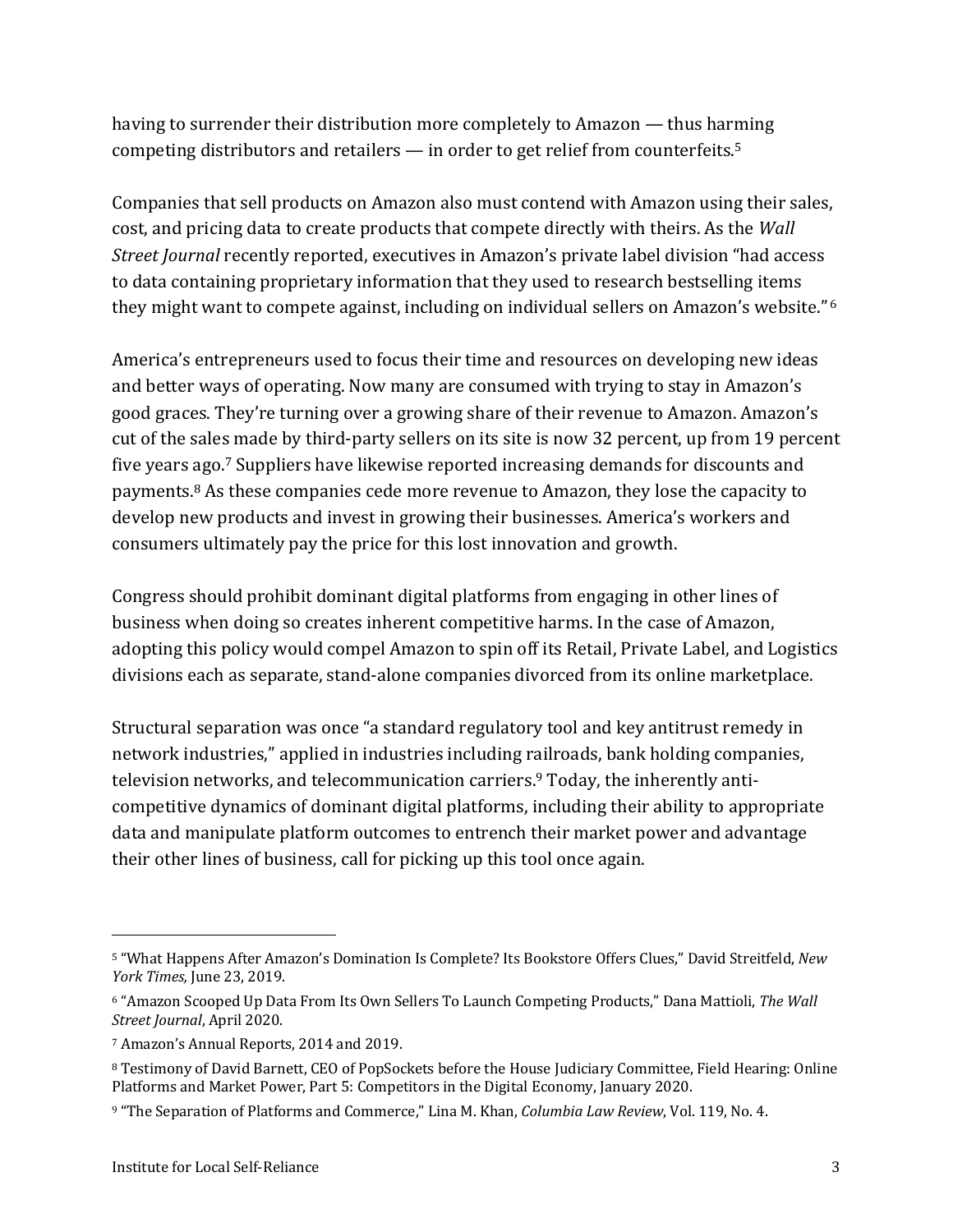## **2.** Impose standards of nondiscrimination and common carriage on dominant digital platforms.

Dominant e-commerce platforms should be subject to oversight similar to that governing other common carriers. Congress should instruct an agency such as the FTC to establish rules for dominant platforms to ensure these infrastructure companies provide fair and reasonable terms and pricing for producers and do not use their gatekeeper power to favor some firms over others or to impose onerous costs on market participants. This oversight would need to include auditing of algorithms and rules about data collection and use.

In our view, the FTC already has the authority to establish this kind of regulatory regime under the mandate given to it by the FTC Act. Yet, even though the platforms clearly function as core network infrastructure for commerce and communications, the agency has yet to act to address the obvious problem of allowing unchecked private control of these critical pipelines. We encourage Congress to remedy this by mandating such action in the case of the platforms and, more broadly, reaffirming the FTC's obligation to use its rulemaking authority to prevent unfair methods of competition.<sup>10</sup>

It's important to note here that applying this kind of regulatory oversight to the big tech firms will not be effective unless it's done in conjunction with breakups. In the case of Amazon, it's my view that several factors make it virtually impossible to establish a system of oversight and adjudication that would be robust enough to protect competition and fair market access, absent spinning off its shopping platform from its other divisions. These factors include the enormous number of sellers and transactions, the low dollar value of most transactions, and the many subtle and hard-to-detect ways that Amazon can skew outcomes to favor its own interests. Therefore, oversight must be combined with structural separation, which would do much of the work by removing the underlying conflicts of interest, thus allowing for an effective and less bureaucratic system of oversight.

## **3.** Reaffirm that the intent of the antitrust laws is to safeguard the competitive **process and disperse economic power.**

In the 1980s, enforcers and the courts turned antitrust policy on its head. They adopted a new ideological framework for antitrust that discounted the harms arising from market concentration on the grounds that bigger companies deliver greater efficiencies. In other words, this new approach prioritized chasing the idea of scale efficiencies over protecting

<sup>&</sup>lt;sup>10</sup> "The Case for 'Unfair Methods of Competition' Rulemaking," Rohit Chopra & Lina M. Khan, The University of *Chicago Law Review*, 2020.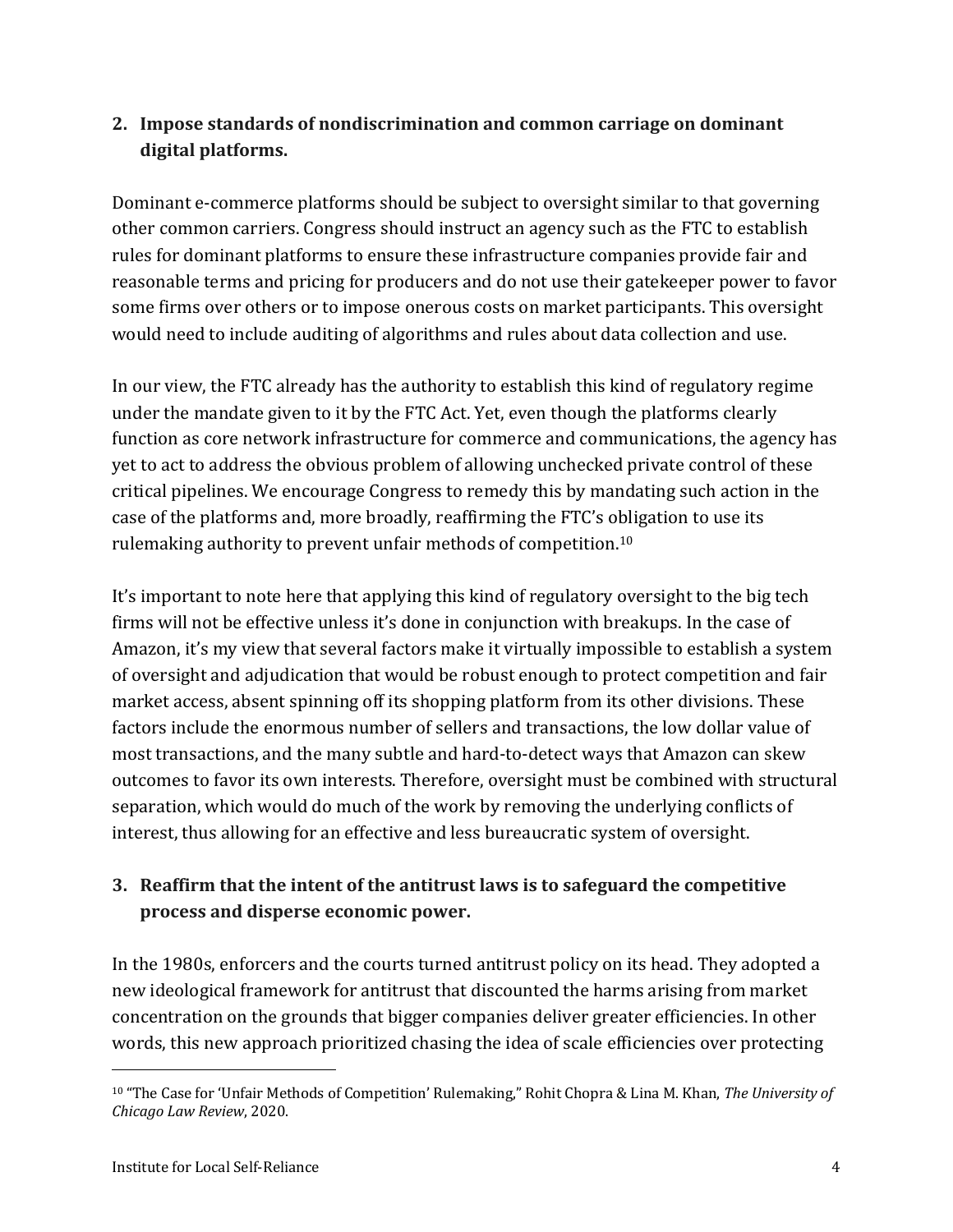competition. This was a radical departure from the goals and orientation of the antitrust laws as passed by Congress.<sup>11</sup> Among many other consequences, this shift paved the way for a few tech companies to seize control of our digital markets. As long as their behavior did not appear to be harming consumers, they faced no antitrust scrutiny.<sup>12</sup>

This "consumer welfare" framework has failed in at least two key ways. First, it ignores the fact that the exercise of market power can harm people not only as consumers, but also as producers of value  $-$  as entrepreneurs and workers. There is now ample evidence of this harm. It's become much harder, for example, to start and sustain a business. The number of new firms launched each year has fallen by nearly two-thirds since 1980, while small businesses in many sectors have seen a sharp decline in their numbers and market share.<sup>13</sup> Market concentration has also suppressed wage growth, widened geographic disparities, and contributed to growing inequality.<sup>14</sup>

Second, the consumer welfare standard relies heavily on complex economic models to predict future price impacts. This is problematic for several reasons. One is that it means that antitrust decisions are based on questionable predictions about the future, rather than observable information about the present. Indeed, evidence indicates that these models are not reliable. John Kwoka, an economics professor at Northeastern University, studied the outcomes of major mergers and found that, in most cases, they led to price increases.<sup>15</sup>

Congress should reaffirm the goals of antitrust laws and clarify that they exist to protect the competitive process and disperse economic power. Given how far enforcers and the courts have strayed, this is urgently needed. By turning the focus of antitrust enforcement back to questions of market structure, competitive process, and power, Congress can ensure that these laws once again work to promote their intended values and goals.

<sup>&</sup>lt;sup>11</sup> "The Ideological Roots of America's Market Power Problem," Lina M. Khan, *Yale Law Journal*, June 2018.

<sup>&</sup>lt;sup>12</sup> "Amazon's Antitrust Paradox," Lina M. Khan, *Yale Law Journal*, Jan. 2017.

<sup>&</sup>lt;sup>13</sup> "The View from the Shop—Antitrust and the Decline of America's Independent Businesses," Stacy Mitchell, *The Antitrust Bulletin,* 61(4), 498-516.

<sup>&</sup>lt;sup>14</sup> "Dynamism in Retreat: Consequences for Regions, Markets, and Workers," *Economic Innovation Group*, Feb. 2017; "The Best \$100,000+ Tech Jobs Are Increasingly Concentrated in Just 8 Cities," Josh Zumbrun, *Wall Street Journal*, Jul. 26, 2017; "In Superstar Cities, the Rich Get Richer, and They Get Amazon," Emily Badger, *New York Times*, Nov. 7, 2018;; "Wage Stagnation and Buyer Power: How Buyer-Supplier Relations Affect U.S. Workers' Wages, 1978 to 2014," Nathan Wilmers, *American Sociological Review*, Mar. 27, 2018; "Labor Market Concentration," Azar, José Azar, Ioana Marinescu, and Marshall Steinbaum, Dec. 10, 2018.

<sup>&</sup>lt;sup>15</sup> "Does Merger Control Work? A Retrospective on U.S. Enforcement Actions and Merger Outcomes," John E. Kwoka Jr, *Antitrust Law Journal*, April 4, 2012.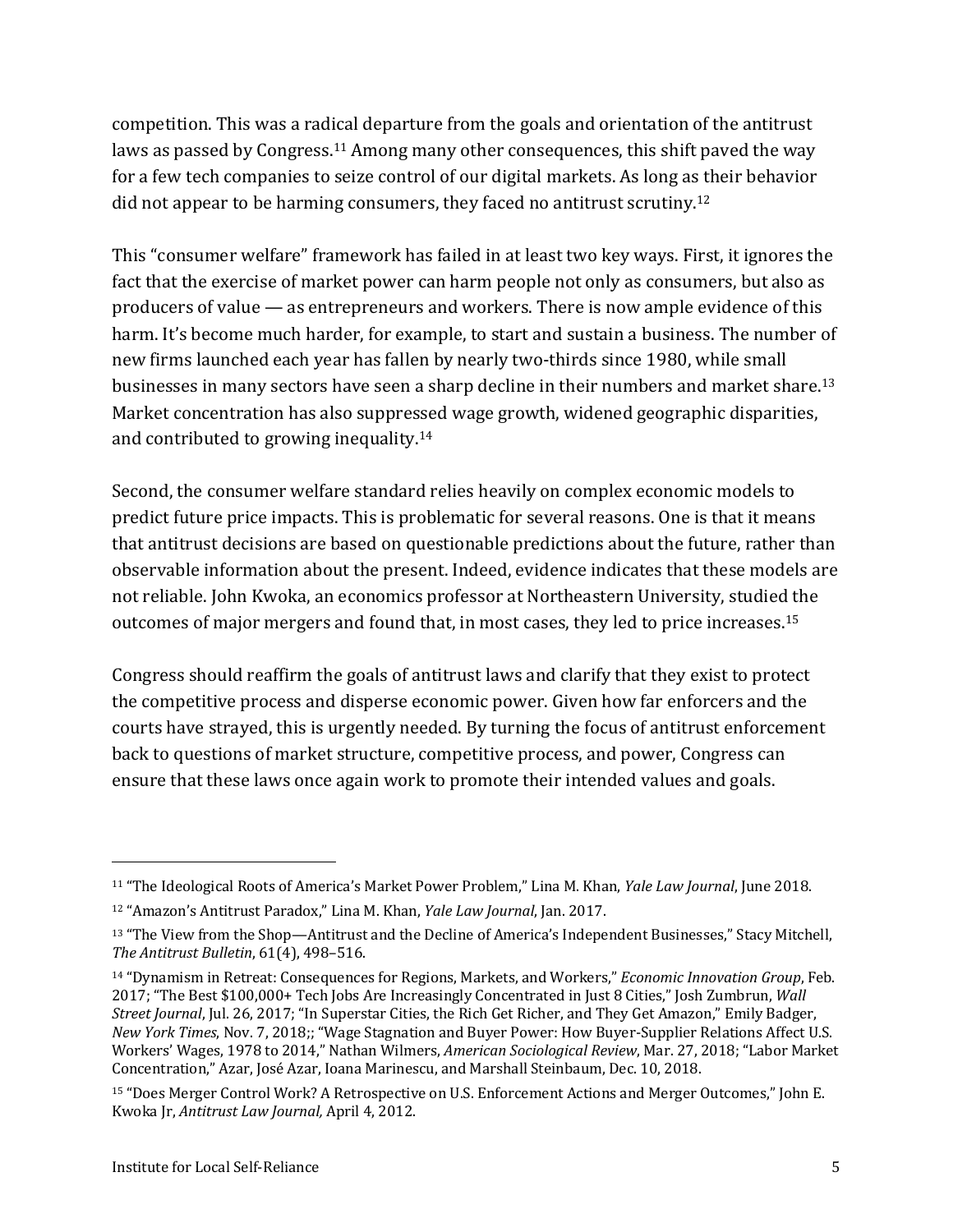### **4. Prohibit mergers and acquisitions by firms with significant scale and market**  power, including dominant digital platforms.

To address the extreme levels of concentration across the economy, Congress should prohibit mergers involving corporations that already have significant scale and market power, including acquisitions that are currently too small to trigger notice and review under the Hart-Scott-Rodino Act. If Congress chooses not to impose an outright ban, at the very least mergers involving firms with significant market power should be subject to heightened scrutiny and a more stringent standard for approval by the FTC and DOJ.

Banning acquisitions of any size is particularly crucial to restoring competition in digital markets. Dominant digital platforms have acquired hundreds of small firms over the last decade.<sup>16</sup> There is substantial evidence that these acquisitions have allowed the four big tech firms to deepen their market power, including by absorbing potential competitors, moving into new markets with a significant head-start, and taking key technologies off the market, thus rendering these innovations out of reach of their rivals.

Amazon, for example, has made a number of acquisitions that have helped to entrench and extend its market power.<sup>17</sup> Many innovations that we credit to the company are in fact technologies that it bought through mergers. The sophisticated robots that move through its warehouses were developed by Kiva, which Amazon bought in 2012 and then promptly canceled the firm's contracts with rival e-commerce retailers.<sup>18</sup> The next-generation chips that have helped Amazon dominate the cloud computing market originated with a team at Annapurna Labs, a 2015 acquisition.<sup>19</sup> The core functionality behind Amazon's voice interface, Alexa, came from a UK startup that Amazon acquired in 2012. $^{\rm 20}$ 

These acquisitions all fell below the threshold for notification and thus were not subject to review by antitrust enforcers. Yet each of these acquisitions has contributed to Amazon's market dominance in crucial ways.

<sup>&</sup>lt;sup>16</sup> "Unlocking Digital Competition," report of the U.K.'s Digital Competition Expert Panel, March 2019.

<sup>&</sup>lt;sup>17</sup> "Amazon Has Acquired or Invested in More Companies Than You Think--at Least 128 of Them," Zoë Henry, *Inc.*, May 2017. For a complete list of Amazon's acquisitions see List of mergers and acquisitions by Amazon, Wikipedia, https://en.wikipedia.org/wiki/List\_of\_mergers\_and\_acquisitions\_by\_Amazon 

<sup>&</sup>lt;sup>18</sup> "Amazon Planning To Bring Robots In-House, Forcing Rivals To Look Elsewhere," Rebecca Borison, The *Street*, Feb. 14, 2016.

<sup>&</sup>lt;sup>19</sup> "How An Acquisition Made By Amazon In 2016 Became The Company's Secret Sauce," Janakiram MSV, *Forbes*, March 10, 2019.

<sup>&</sup>lt;sup>20</sup> "How Amazon's Alexa Was 'Born' and Where Voice-Controlled Tech Will Take Us Next," Emma Bryce, *Wired*, Feb. 14, 2017.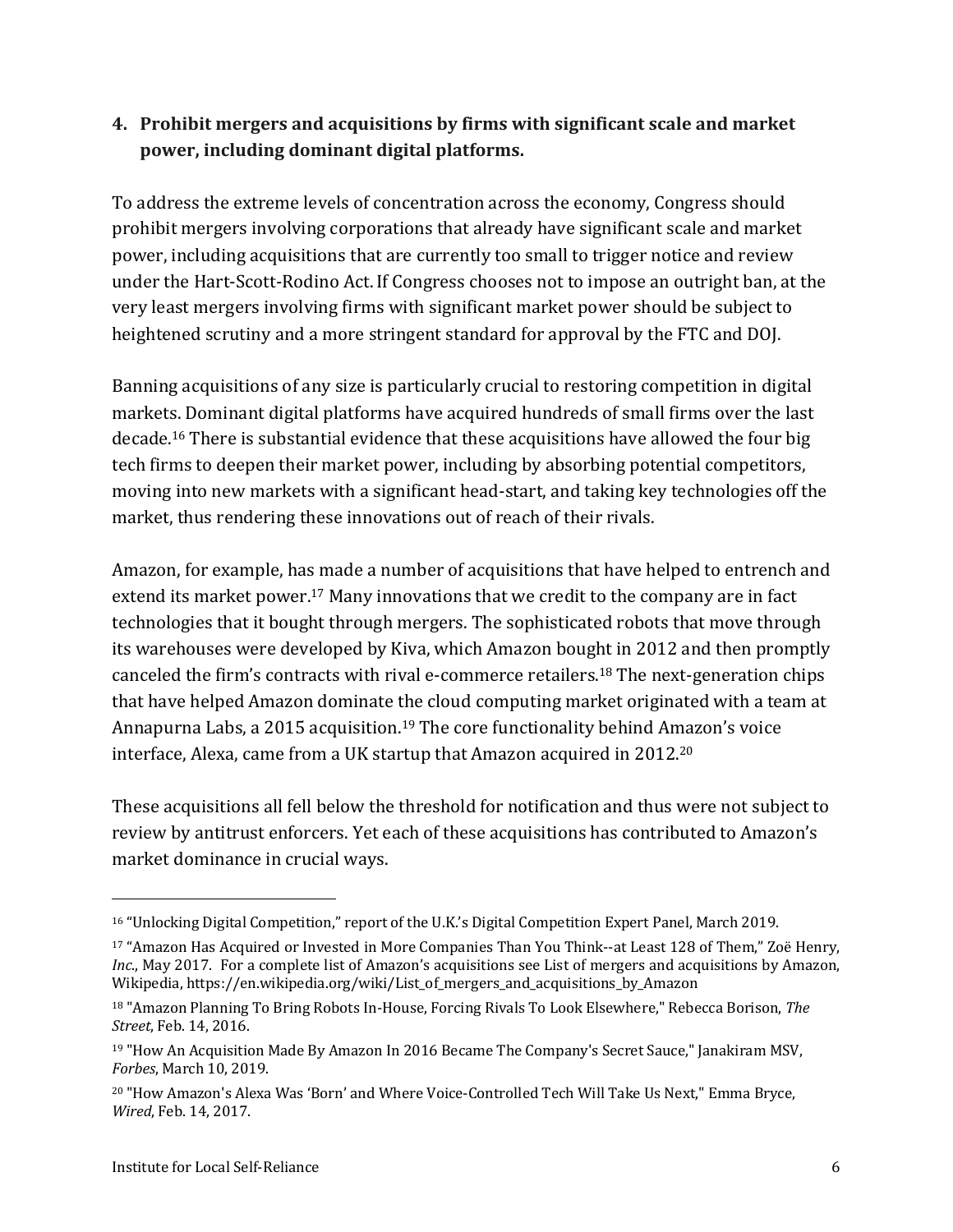Even when an acquisition does trigger notice, the enforcement agencies' current approach to evaluating these deals is deeply flawed and lacks an understanding of platform business models. Amazon's 2017 acquisition of Whole Food, for example, won quick approval from the FTC, which chose not to issue a second request.<sup>21</sup> Presumably, the FTC viewed the deal as a merger between two small players in the retail grocery market. But this way of looking at the merger misses the fact that acquiring Whole Foods allowed Amazon to fortify its monopoly power in the online shopping market in several crucial ways. The deal enabled Amazon to integrate an extensive line of private label grocery products into its online offerings, gaining a foothold in a pivotal product category for dominating online shopping. It also gave Amazon more than 400 well-placed properties for staging last-mile deliveries. And not least, it supplied the company with a rich source of new data about the offline behavior of a core online shopping demographic.

For these reasons, we believe an outright ban of acquisitions by firms with significant scale and market power, including the dominant platforms, is appropriate and warranted.

## 5. Establish "bright-line" rules that ban anti-competitive conduct by firms with significant scale and market power, including dominant digital platforms.

Congress should establish bright-line rules prohibiting particular kinds of conduct for companies that meet a certain threshold of scale and market power. For these firms, specific behaviors should be considered per se violations of the law.

In particular, we'd like to highlight two types of conduct that should be barred for firms with significant market power, including dominant digital platforms. The first is tying. Amazon, for example, has made the success of sellers on its platform largely contingent on using its warehousing and shipping service. As noted above, under the parameters of Amazon's "buy box" algorithm, sellers that use Fulfillment By Amazon (FBA) are much more likely to be selected as the default seller of a product, while sellers that choose competing logistics companies are more likely to be placed under the "see other sellers" link, resulting in significantly lower sales.<sup>22</sup> By tying success on its platform to sellers'

 $21$  "Senator questions quick approval for Amazon's Whole Foods purchase," David Shepardson, Reuters, Aug. 25, 2017.

<sup>&</sup>lt;sup>22</sup> "How Amazon Rigs Its Shopping Algorithm," Stacy Mitchell and Shaoul Sussman, ProMarket, November 6, 2019; "Amazon Accused of Forcing Up Prices in Antitrust Complaint," Spencer Soper, Bloomberg, November 8, 2019.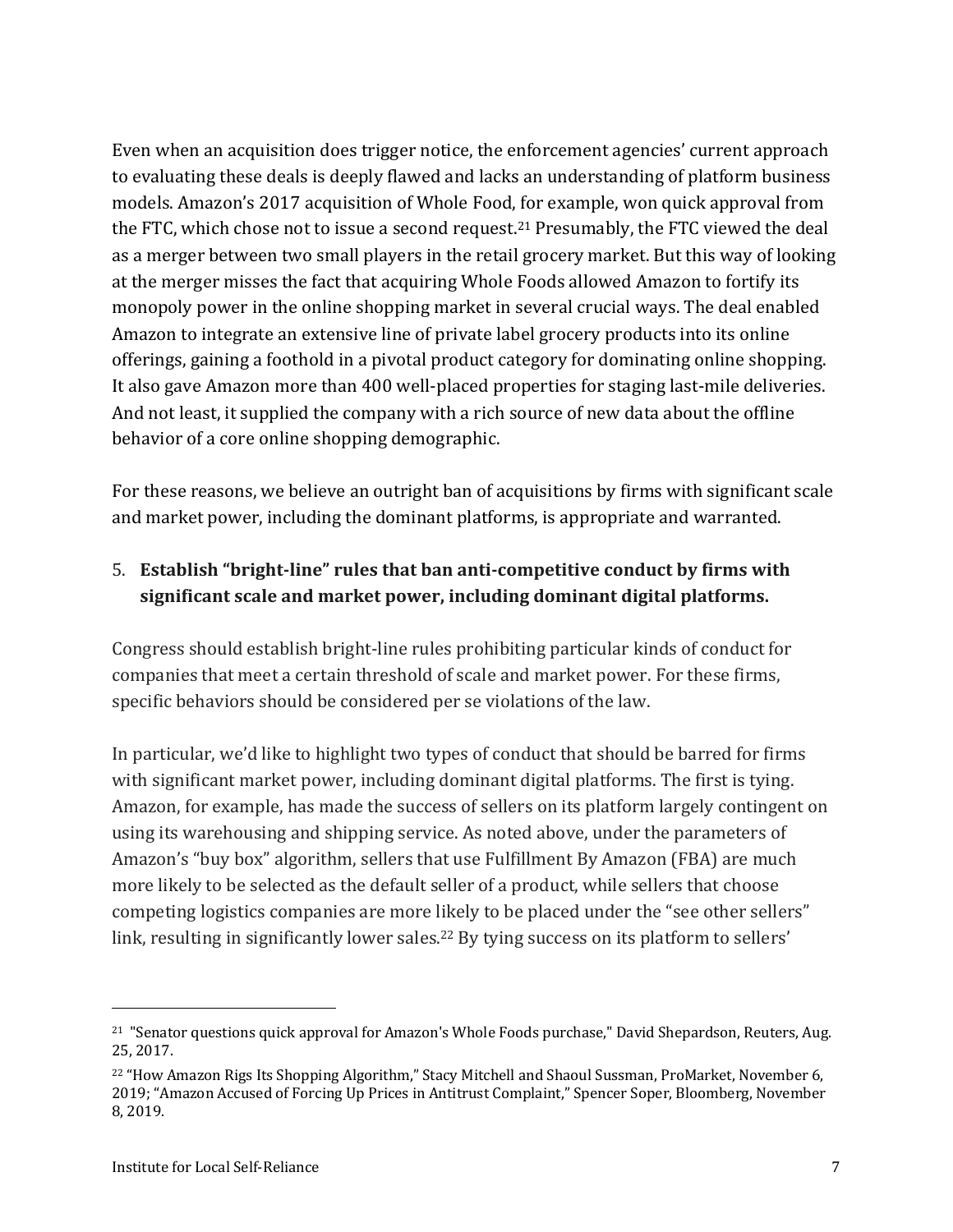choosing FBA, Amazon has blocked competition from rival shippers and rapidly grown its share of the package delivery market.

The second is predatory pricing. Dominant companies can use revenue from other lines of business or investors' backing to sell products below cost, driving rivals out of business not on the merits, but simply through their superior financial resources and ability to sustain losses. Amazon has long used sustained below-cost selling to grow its market share and eliminate competition. During its first six years, Amazon lost more than \$3 billion selling books below cost, driving rivals out of business; it now sells half of all print and digital books in America.<sup>23</sup> When the popular upstart online retailer Zappos refused Amazon's takeover offer in 2007, Amazon began selling shoes at a loss, reportedly losing about \$150 million on the strategy. It worked: Zappos agreed to a takeover.<sup>24</sup> Amazon continues to use this tactic. According to Morgan Stanley, the average order placed under Amazon's new Prime one-day shipping service comes to about \$8, but costs the company nearly \$11 just to fulfill and ship.<sup>25</sup> By incurring sustained losses on these orders, Amazon impedes nascent delivery competitors and undermines competing neighborhood grocers, pharmacies, and convenience stores that lack the financial resources to match its below-cost pricing.

Current case law considers predatory pricing largely irrational, extremely rare, and unlikely to succeed as a strategy for monopolization.<sup>26</sup> Based on these assumptions, the courts have established a standard of proof that renders predatory pricing claims virtually impossible to bring. The current "recoupment" standard wrongly assumes that the only route for recouping losses is through charging inflated consumer prices in the future. But a growing body of scholarship shows that a firm that uses predatory pricing to expand its market share can reap rewards in other ways, including through an increase in its stock price and greater monopsony power to squeeze workers and suppliers.<sup>27</sup>

ILSR believes that sustained below-cost selling, tying, and other forms of conduct should be considered per se violations of the law when undertaken by firms with significant market power and scale, including Amazon and other dominant digital platforms. This would

<sup>&</sup>lt;sup>23</sup> "Amazon Doesn't Just Want To Dominate The Market - It Wants To Become The Market," Stacy Mitchell, The *Nation*, Feb. 15, 2018.

<sup>24</sup> Ibid. 

<sup>&</sup>lt;sup>25</sup> "Amazon's Profit Falls Sharply As Company Buys Growth," Karen Weise, *The New York Times*, October 24, 2019. 

<sup>&</sup>lt;sup>26</sup> "Predatory Pricing and Recoupment," Christopher Leslie, *Columbia Law Review*, November 2013.

<sup>&</sup>lt;sup>27</sup> "Amazon's Antitrust Paradox," Lina Khan, *The Yale Law Journal*, January 2017; "Prime Predator: Amazon and the Rationale of Below Average Variable Cost Pricing Strategies Among Negative-Cash Flow Firms," Shaoul Sussman, *Journal of Antitrust Enforcement*, Feb. 15, 2019.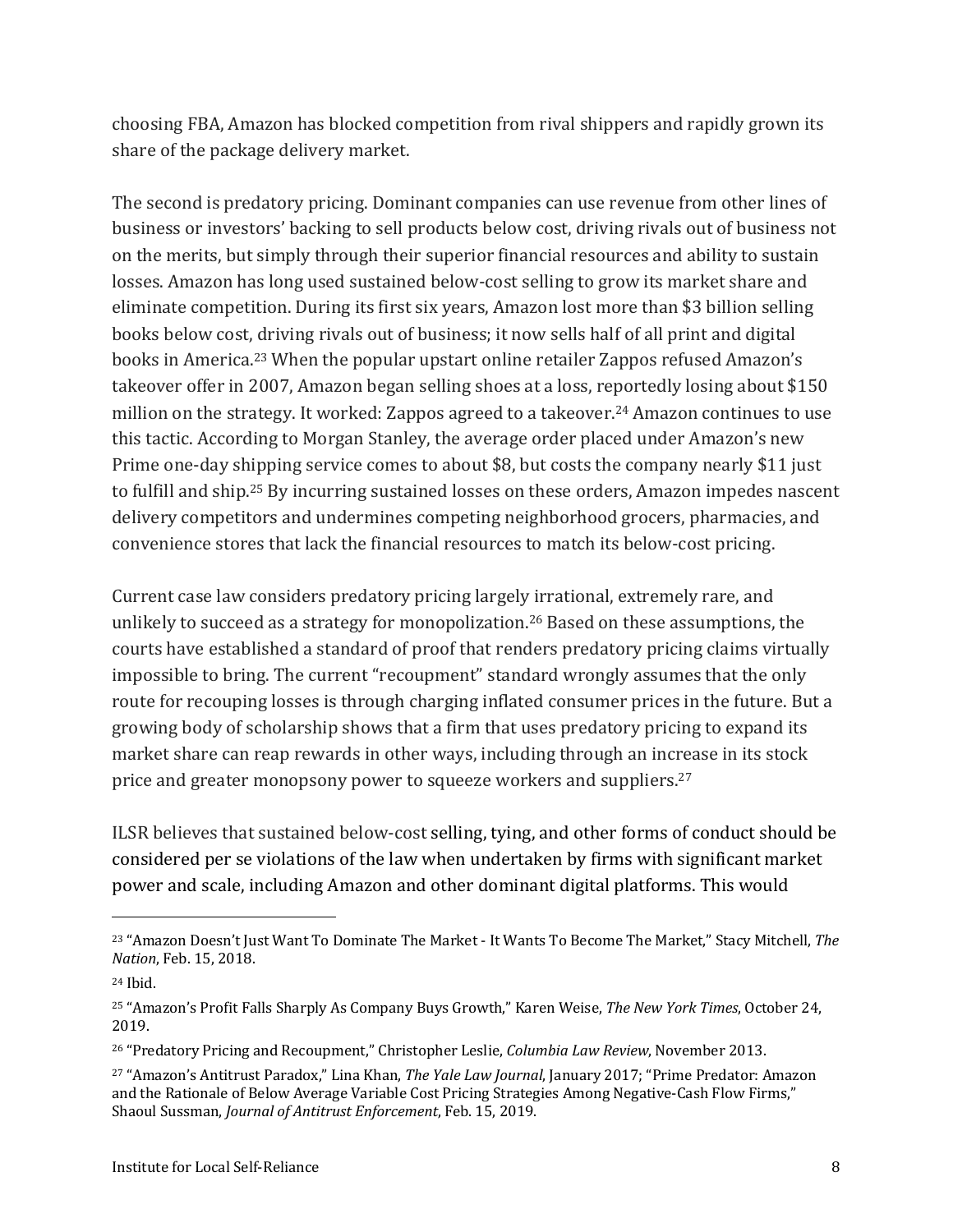promote competition by preventing these companies from using their outsized financial resources and gatekeeper power to monopolize other markets.

## **6.** Mandate that the FTC and DOJ operate with greater public engagement, **transparency, and accountability.**

In response to your question about whether the institutional structure of antitrust enforcement is adequate, ILSR believes that there are many problems with how these agencies function. Here I'd like to highlight in particular their lack of transparency and engagement with the public, and the negative impact of this closed approach.

In recent decades, antitrust policy-making and enforcement has been allowed to slip into the bureaucratic shadows, becoming the domain of a small cadre of technocrats and economists. As a consequence, antitrust now suffers from what the scholars Harry First and Spencer Weber Waller have described as a debilitating "democracy deficit."<sup>28</sup> They write that "the imbalance between democratic control and technocratic control has put antitrust on a thin diet of efficiency, one that has weakened antitrust's ability to control corporate power... We need to move the needle back."

Part of the solution, as I note above, is for Congress to restate the goals of the antitrust statutes and establish more "bright line" rules so that policy-making is less in the hands of economists and judges.

Another part of the solution is opening the doors of the FTC and DOJ to allow the public to provide more input into and scrutiny of the agencies' major enforcement decisions and actions. Doing so would improve enforcement and accountability. It would also help to equip Americans with the knowledge they need to discuss the direction of anti-monopoly policy and debate the best ways to resolve critical competition issues affecting their lives.

At present, the DOJ and FTC regularly close investigations and approve mergers without offering any explanation to the public about their decisions. In 2012, for example, the DOJ closed a three-year antitrust investigation of Monsanto without issuing a statement, even though the case had significant implications for farmers and rural communities.<sup>29</sup> In 2013, the DOJ abruptly reversed course on the merger of US Airways and American Airlines; it

<sup>&</sup>lt;sup>28</sup> "Antitrust's Democracy Deficit," Harry First and Spencer Weber Waller, *Fordham Law Review*, 2013.

<sup>&</sup>lt;sup>29</sup> "How Monsanto Outfoxed The Obama Administration," Lina Khan, *Salon*, Mar. 15 2013.